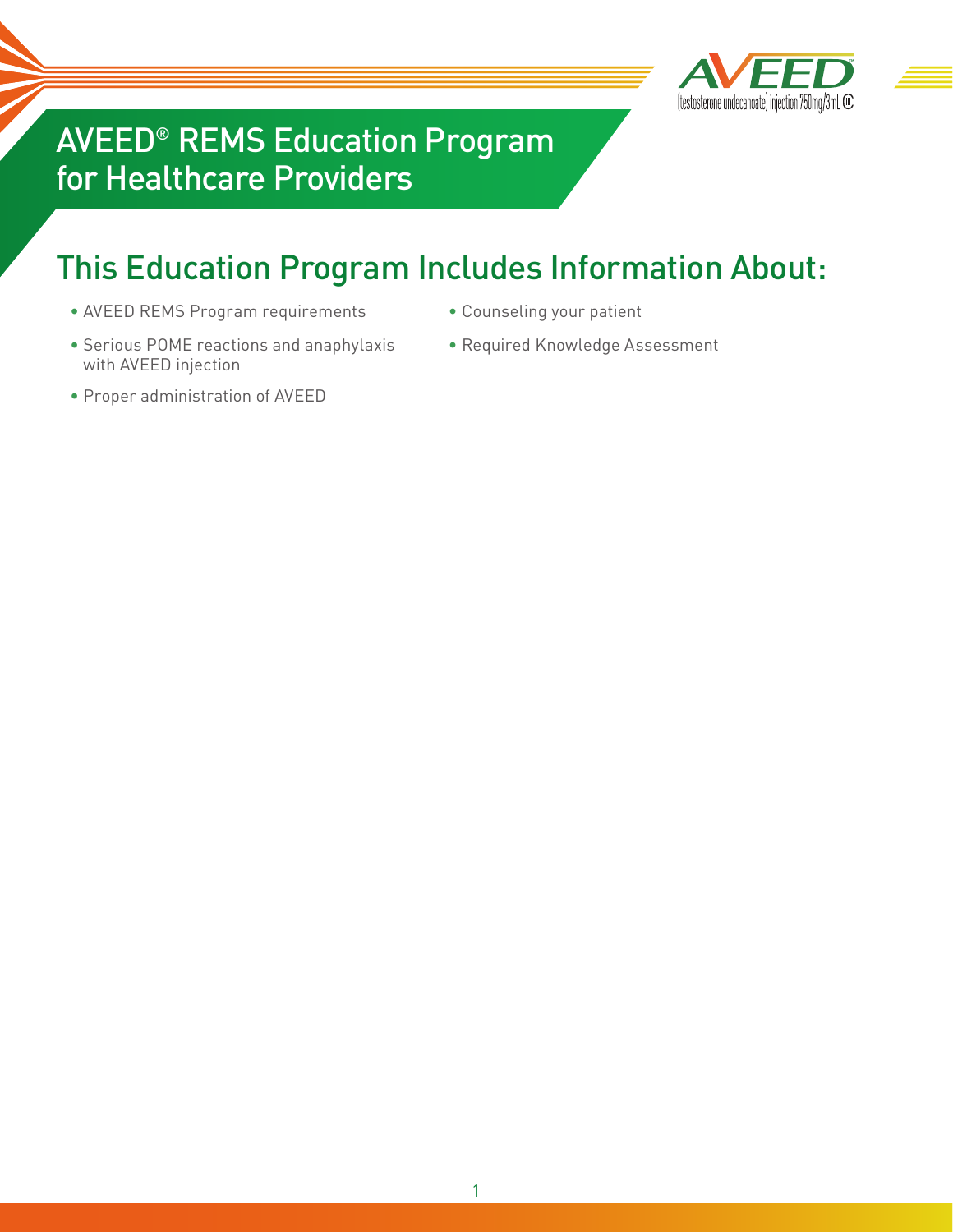

# What is the AVEED REMS (Risk Evaluation and Mitigation Strategy) Program?

A REMS is a strategy to manage known or potential risks associated with a drug, and is required by the FDA to ensure that the benefits of the drug outweigh its risks. AVEED is available only under a restricted program called the AVEED REMS Program because of the risks of serious pulmonary oil microembolism (POME) reactions and anaphylaxis. The AVEED REMS Education Program is designed to train healthcare providers (HCPs) who prescribe and/or administer AVEED about these risks.

- **Prescribing Healthcare Providers** must be certified in the AVEED REMS Program to be able to prescribe AVEED. Prescribing Healthcare Providers cannot complete certification until their primary healthcare setting is enrolled.
- **Healthcare settings** must be certified in the AVEED REMS Program and have one or more associated certified prescribing healthcare providers to be able to order AVEED.
- **Non-Prescribing Healthcare Providers** who will administer AVEED to patients must review the AVEED REMS Education Program for Healthcare Providers before injecting AVEED.

## Steps for Healthcare Provider Certification:

Review the AVEED REMS Education Program, including the Prescribing Information Successfully complete the 10 question Knowledge Assessment Complete and sign the one-time Healthcare Provider Enrollment Form **1 2 3 4** Ensure that your healthcare setting is enrolled. You will not be able to complete certification until your healthcare setting is enrolled.

The AVEED REMS Education Program, Knowledge Assessment, Healthcare Provider Enrollment Form, and other AVEED REMS Program tools are available online at **www.AveedREMS.com** or by contacting the AVEED REMS Program at 1-855-755-0494 to request materials.

You can review the educational materials, enroll, and complete the knowledge assessment online at **www.AveedREMS.com** or review the printed versions and fax your enrollment form and knowledge assessment.

You will not be able to prescribe AVEED without completing your certification in the AVEED REMS Program.

# Healthcare Setting Certification

Each healthcare setting must also be certified in the AVEED REMS Program and have one or more associated certified prescribing healthcare providers to be able to order, dispense, and administer AVEED. Visit **www.AveedREMS.com** for more information on healthcare setting certification.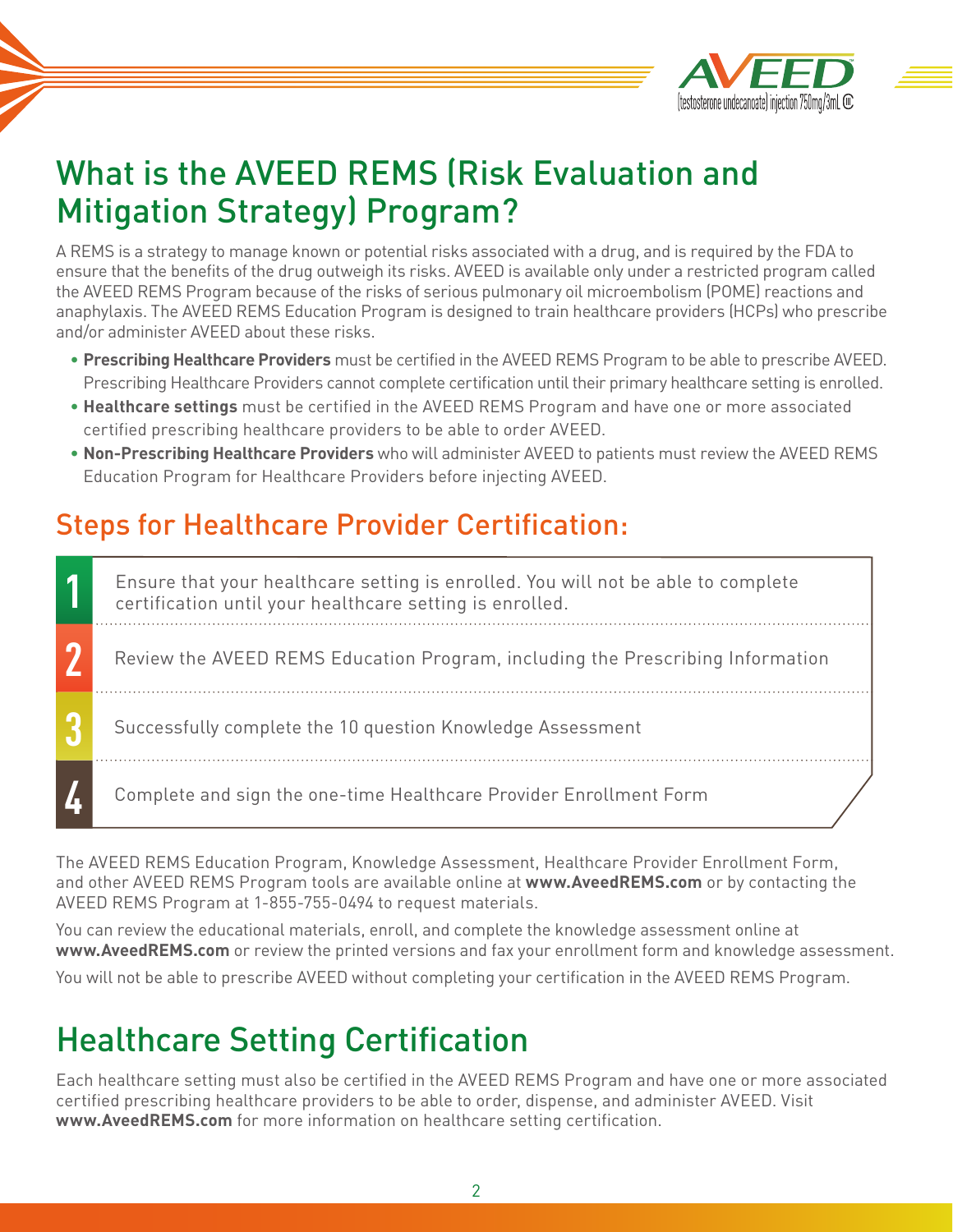

# Indication

AVEED® (testosterone undecanoate) injection is an androgen indicated for testosterone replacement therapy in adult males for conditions associated with a deficiency or absence of endogenous testosterone:

- Primary hypogonadism (congenital or acquired)
- Hypogonadotropic hypogonadism (congenital or acquired)

AVEED should only be used in patients who require testosterone replacement therapy and in whom the benefits of the product outweigh the serious risks of POME and anaphylaxis.

The safety and efficacy of AVEED in men with "age-related hypogonadism" (also referred to as "late-onset hypogonadism") have not been established. The safety and efficacy of AVEED in males less than 18 years old have not been established.

# Serious Risks of POME and Anaphylaxis

With each AVEED injection, there is a potential for serious POME reactions or anaphylaxis to occur. These reactions can occur after any injection of AVEED during the course of therapy, including after the first dose.

The signs and symptoms of serious POME reactions and anaphylaxis overlap. It is important to observe patients in your healthcare setting for 30 minutes after each AVEED injection to determine whether medical intervention is necessary.

### Serious POME reactions

POME occurring after an AVEED injection is believed to be caused by tiny droplets of oil, in which the testosterone undecanoate has been dissolved, that have traveled to the lungs.

- POME is **not** a blood clot
- There is a risk of POME occurring with each injection of AVEED

## Symptoms of POME

The following symptoms of POME have been reported with AVEED:

- 
- **–** urge to cough **–** chest pain **–** dyspnea
- **–** dizziness **–** syncope
- 
- 
- **–** cough **–** throat tightening **–** hyperhidrosis
	-
- The majority of these events lasted a few minutes and resolved with supportive measures, e.g., by patient reassurance and/or administration of supplemental oxygen
- Some of the events lasted up to several hours and in some cases, emergency care and/or hospitalization were required

## Anaphylaxis

Episodes of anaphylaxis, including life-threatening reactions, have been reported to occur following AVEED injection.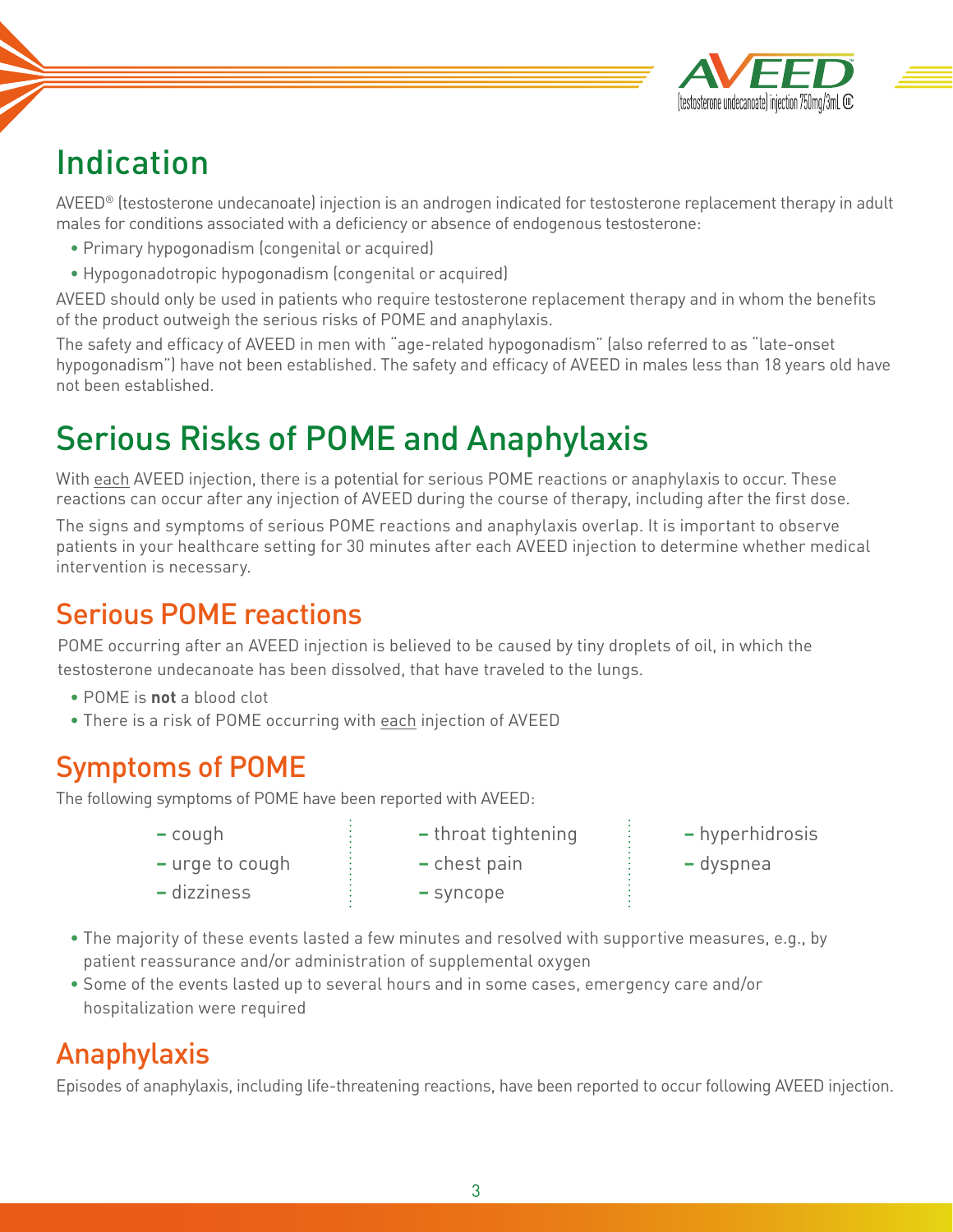

# Strategies That May Mitigate These Risks:

- Take proper precautions and avoid injecting AVEED intravascularly
- Inject AVEED slowly (over 60 to 90 seconds)
- AVEED should not be used or should be discontinued in men with any known hypersensitivity to AVEED or to any of its ingredients (testosterone undecanoate, refined castor oil, benzyl benzoate)

### **• 30 Minute Post-Injection Patient Observation**

- **–** Observe patients in your healthcare setting for a period of 30 minutes after each AVEED injection to provide appropriate medical treatment in the event of serious POME reactions or anaphylaxis
- **–** The majority of cases reported occurred during or within 30 minutes of the injection
- Your healthcare setting must have immediate access on-site to equipment and personnel trained to manage serious POME reactions and anaphylaxis

# Proper Administration

AVEED is for intramuscular use only. Intravascular injection may lead to POME. Only healthcare providers trained in the proper injection technique for AVEED should administer AVEED.

## Proper Injection Technique for AVEED Intramuscular Injection

- **1.** The site for injection for AVEED is the gluteus medius muscle site located in the upper outer quadrant of the buttock. Care must be taken to avoid the needle hitting the superior gluteal arteries and sciatic nerve. Injection
- **2.** Following antiseptic skin preparation, enter the muscle and maintain the syringe at a 90° angle with the needle in its deeply imbedded position. Grasp the barrel of the syringe firmly with one hand. With the other hand, pull back on the plunger to aspirate for blood. **IF BLOOD APPEARS IN THE SYRINGE DO NOT PROCEED WITH THE INJECTION**, as this is an indication that a blood vessel may have been punctured. Immediately withdraw the needle completely and replace it.



**3.** If no blood is aspirated, reinforce the current needle position to avoid any movement of the needle and slowly (over 60 to 90 seconds) depress the plunger carefully and at a constant rate, until all the medication has been delivered. Be sure to depress the plunger completely with sufficient controlled force. Withdraw the needle.

**4. Observe the patient in the healthcare setting for 30 minutes after the injection in order to provide appropriate medical treatment in the event of a serious POME reaction or anaphylaxis.**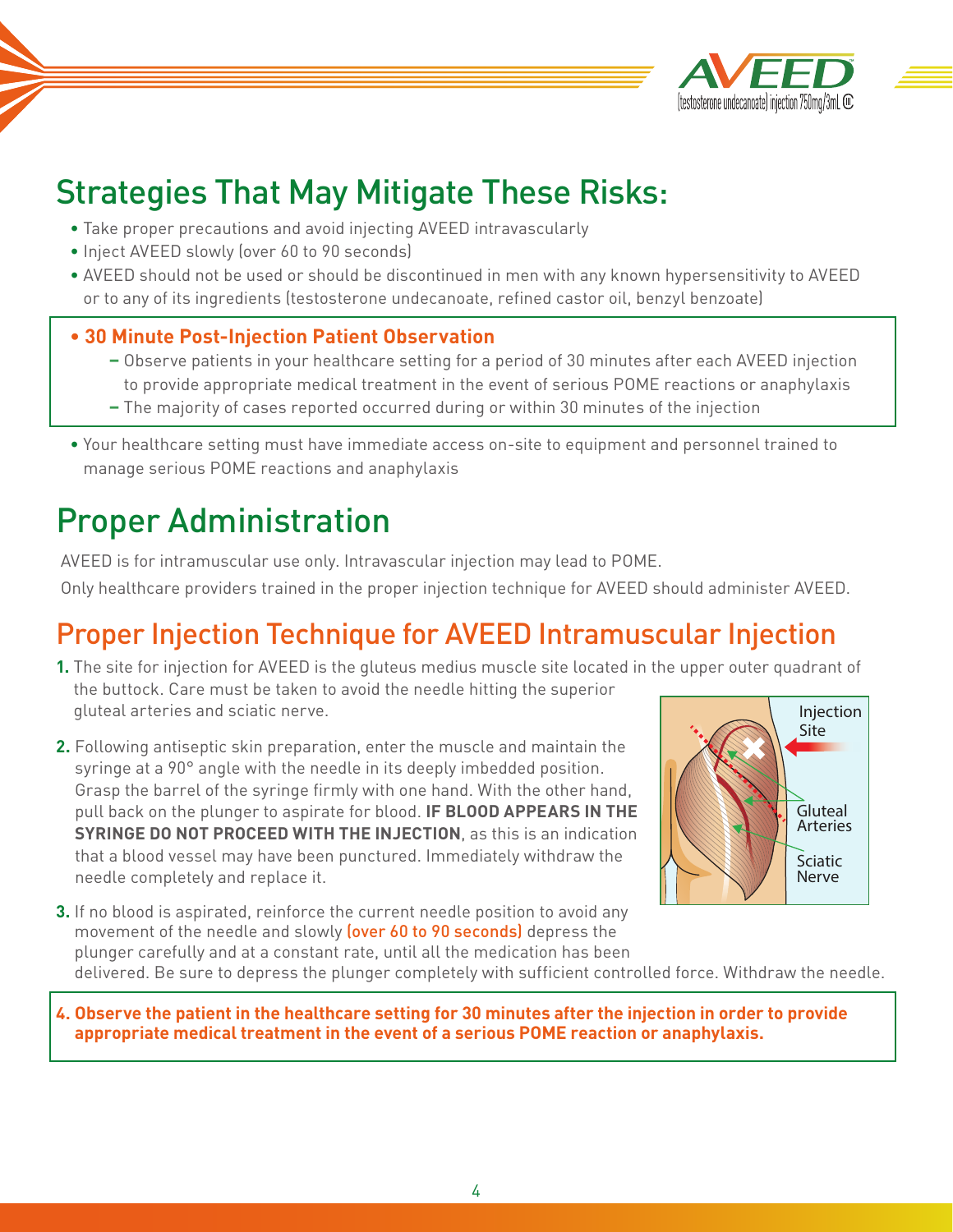

# Patient Counseling

## With each injection of AVEED:

- Review the AVEED Patient Counseling Tool ("What You Need to Know about AVEED Treatment: A Patient Guide") with patients and caregivers.
- Give the Patient Counseling Tool to the patient to read during their 30-minute wait in your healthcare setting.

### Explain to patients:

- The importance of providing an accurate medical history about any previous allergic reactions to AVEED or its components (testosterone undecanoate, castor oil and benzyl benzoate)
- AVEED can only be administered by a trained HCP in a certified healthcare setting
- The risks of serious POME reactions and anaphylaxis associated with AVEED
- POME is not a blood clot
- How to recognize the symptoms of serious POME reactions and a severe allergic reaction (anaphylaxis)
- Report signs and symptoms to the healthcare setting staff immediately. These include:
- **–** feeling dizzy or fainting
- **–** hoarseness or trouble speaking
- **–** trouble breathing
- **–** feeling flushed
- **–** itching, rash, or hives
- **–** coughing or feeling the need to cough
- **–** tightness in your throat **–** numbness and tingling in your arms
- **–** swelling of the face, throat or tongue
- **–** feeling very sweaty
- **–** chest pain
- **–** feeling unwell
- **–** stomach pain or vomiting

#### **The importance of waiting in the healthcare setting for 30 minutes post-injection to provide for appropriate medical treatment in the event of a serious POME reaction or anaphylaxis.**

• The AVEED REMS Patient Counseling Tool contains an AVEED Injection Tracking Sheet. The purpose of this sheet is that the patient's injection time and scheduled departure time – 30 minutes apart – can be recorded by the HCP and given to the patient. The patient will then know when they have waited 30 minutes and can leave the healthcare setting accordingly. Explain the importance of this tool to your patients and encourage them to use it every time.

| <b>Healthcare Professional to Complete</b> |                                       |                             |  |
|--------------------------------------------|---------------------------------------|-----------------------------|--|
| Time I received the Injection              | How long I need to wait in the office | Time I can leave the office |  |
|                                            | 30 minutes                            |                             |  |

- Who to contact immediately if they experience any of the above signs or symptoms after leaving the healthcare setting
- Both serious POME reactions and anaphylaxis can occur after any injection of AVEED during the course of therapy, including after the first dose
- Who they should contact with any questions they may have regarding AVEED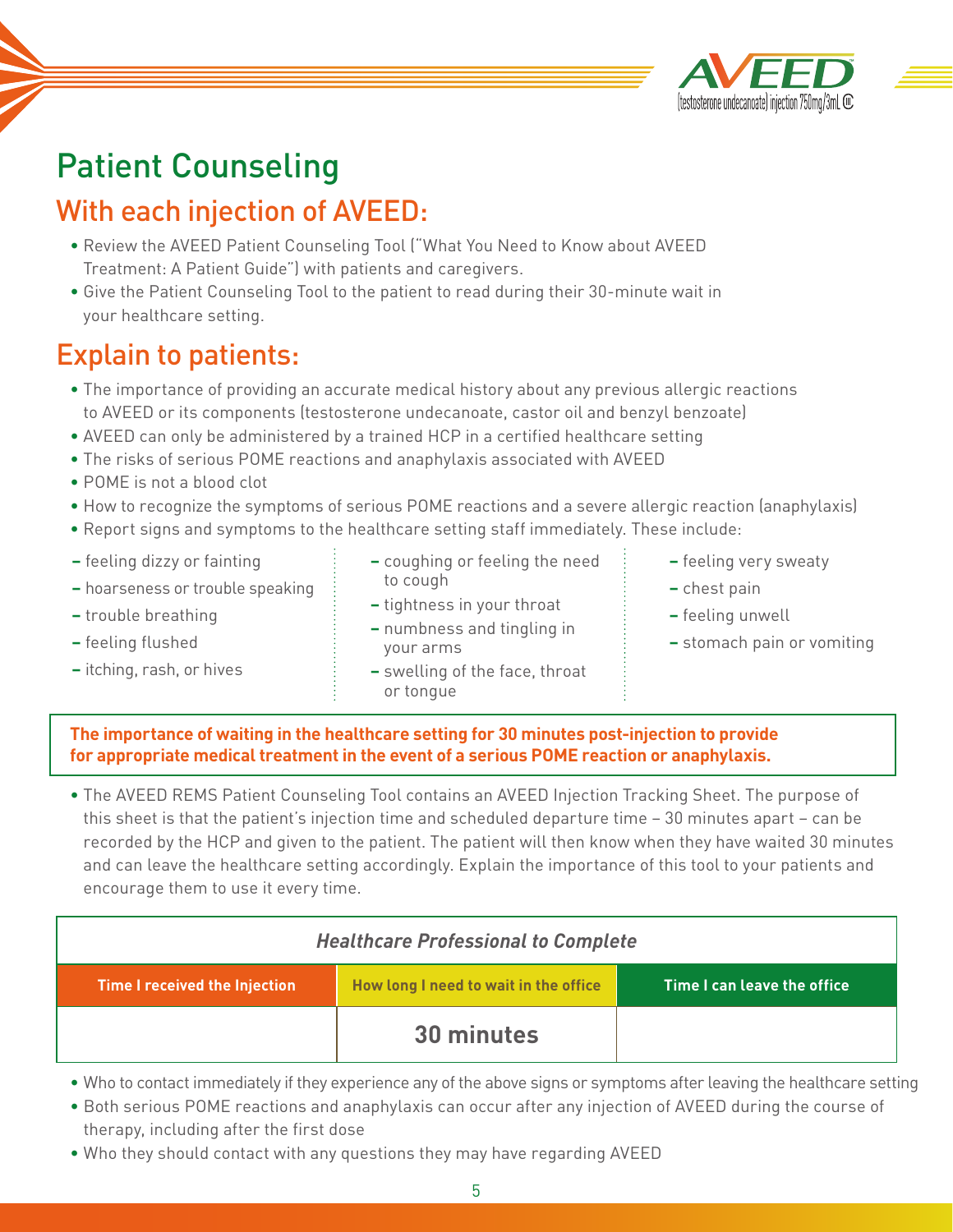

## Reporting of Adverse Events

Report suspected adverse events to Endo Pharmaceuticals at 1-800-462-3636. You also may report adverse event information to the FDA MedWatch Reporting System at 1-800-FDA-1088.

All AVEED REMS documents are available at **www.AveedREMS.com**, or call the AVEED REMS Program at 1-855-755-0494.

**The completion of the AVEED REMS Education Program and enrollment process is NOT a substitute for reading the AVEED Prescribing Information and Medication Guide.**

## Other Resources for Healthcare Providers

The AVEED REMS Program does not include training on how to manage POME and anaphylaxis.

HCPs should also be familiar with current standards for the treatment of anaphylaxis. Treatment guidelines are provided by the following organizations:

- The American Academy of Allergy, Asthma and Immunology (AAAAI) (http://www.aaaai.org/home.aspx)
- National Institute of Allergy and Infectious Diseases (NIAID) (http://www.niaid.nih.gov/Pages/default.aspx)
- World Allergy Organization (WAO) (http://www.worldallergy.org/anaphylaxis/)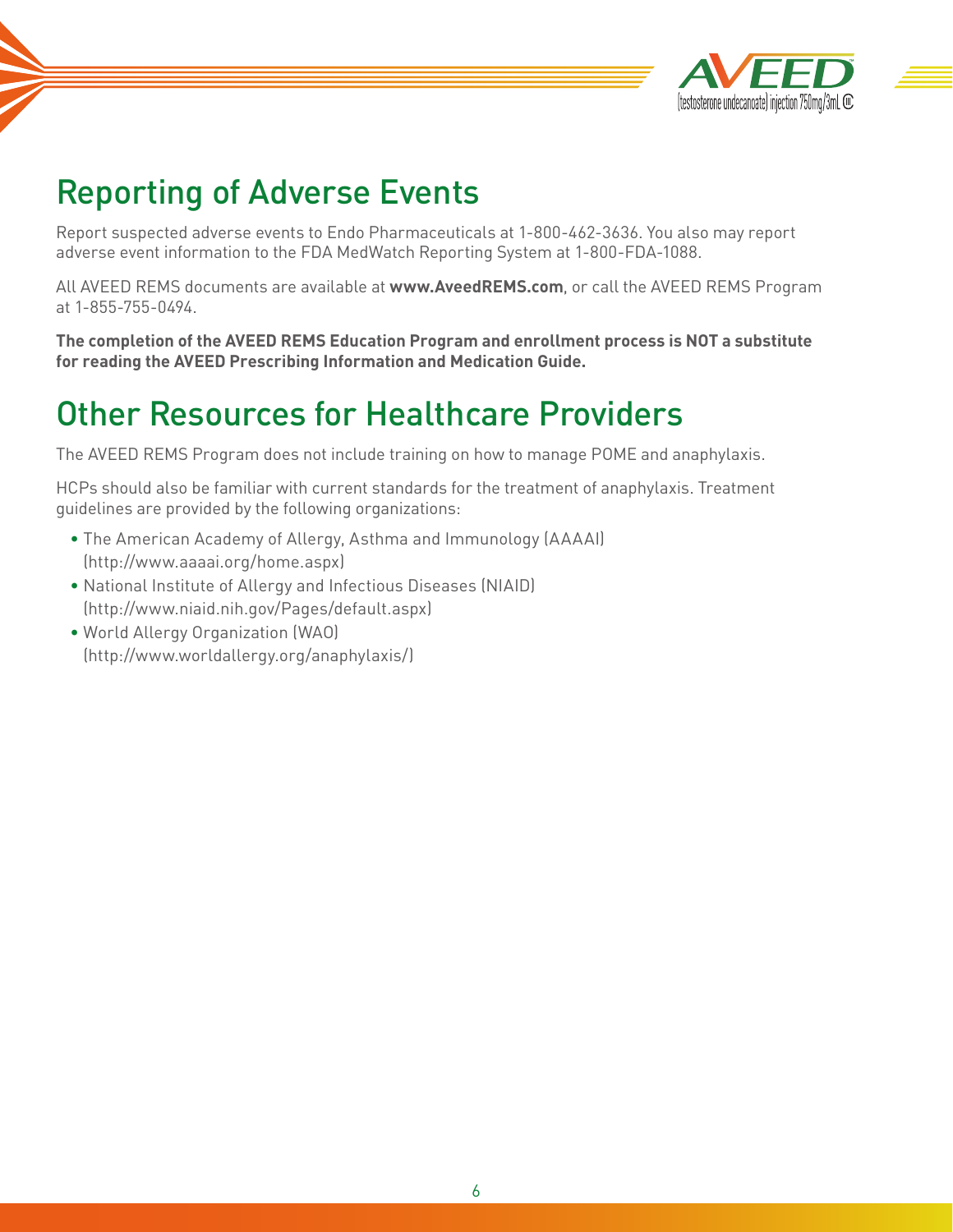

## Knowledge Assessment

Complete all 10 questions.

To become a certified healthcare provider in the AVEED REMS Program you will need to answer ALL questions correctly.

• Complete the Knowledge Assessment, populate and sign the one-time Healthcare Provider Enrollment Form online at **www.AveedREMS.com**

#### *OR* **OR**

• Fax your responses to all 10 Knowledge Assessment questions and a completed and signed one-time Healthcare Provider Enrollment Form to 1-855-755-0495

**If you complete the Knowledge Assessment and Enrollment Form online**, correspondence from the AVEED REMS Program confirming your enrollment and certification in the AVEED REMS Program will be sent via the preferred communication method (email or fax) selected on your enrollment.

**If you return the Knowledge Assessment and Enrollment Form via fax**, you will receive correspondence from the AVEED REMS Program via the preferred communication method (email or fax) selected on your enrollment form within two business days. Correspondence may include:

- How to retake the Knowledge Assessment, if necessary
- How to correct missing or invalid information provided on the Enrollment Form and resubmit to the AVEED REMS Program for re-processing, if necessary
- A confirmation of your enrollment and certification in the AVEED REMS Program (which requires no further action)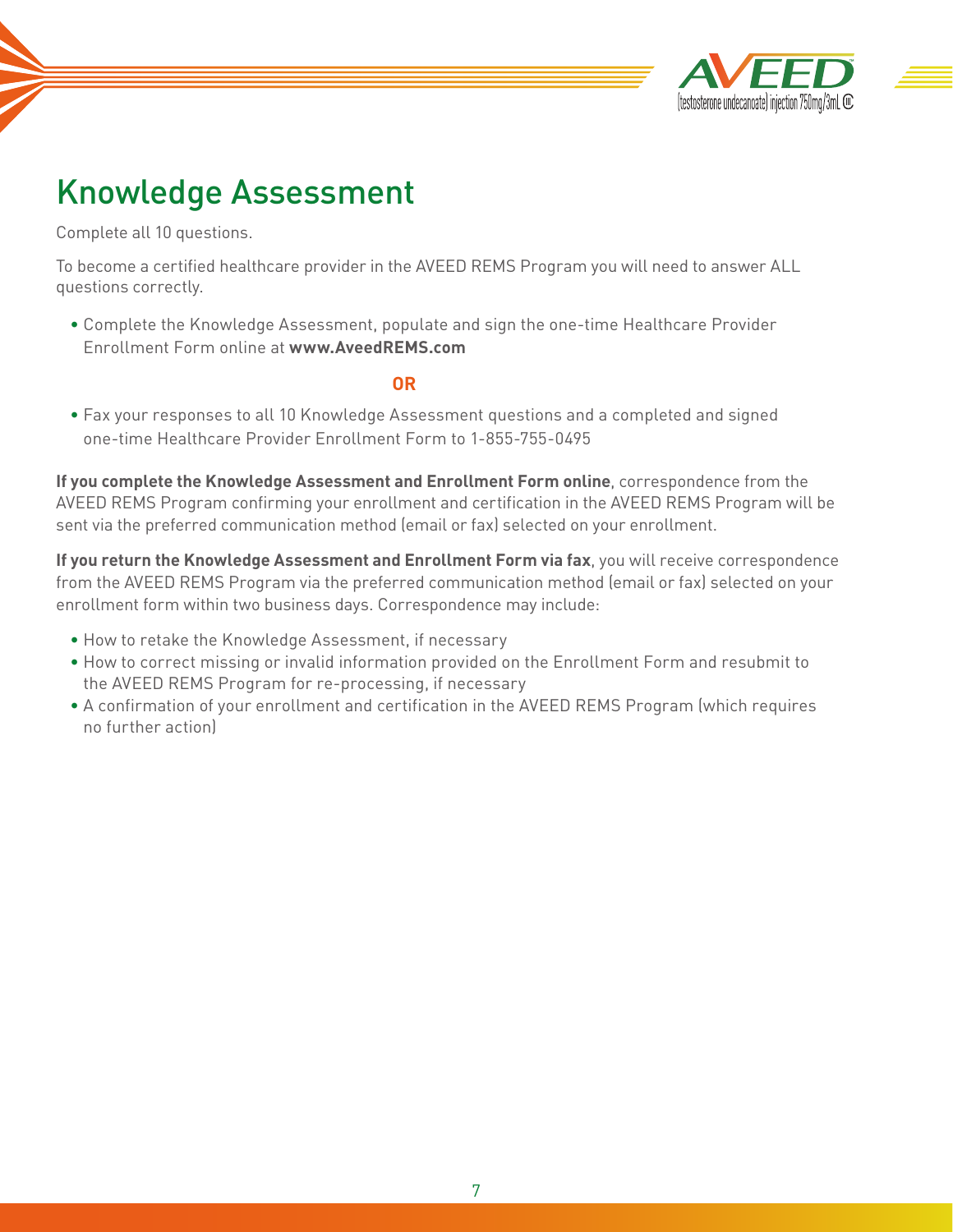

**Questions 1-5 Multiple Choice.** Select only **one** answer for each question.

### **QUESTION 1**

#### Which of the following would be an appropriate patient for AVEED?

- $\Box$  A. 45-year-old female with a history of androgen insensitivity syndrome
- $\Box$  B. 16-year-old male with symptoms of delayed puberty and hypogandism
- $\Box$  C. 40-year-old male with history of congenital hypogonadism complaining of fatigue and decreased libido
- $\Box$  D. 54-year-old male with a family history of prostate cancer and complaining of decreased urine output

### **QUESTION 2**

#### Which of the following symptoms most accurately describes a patient experiencing an episode of post-injection pulmonary oil microembolism (POME)?

- $\Box$  A. Severe palpitations and diaphoresis one week post AVEED injection
- B. Headache, nausea, or vomiting prior to AVEED injection
- $\Box$  C. Rash, skin irritation, and erythema surrounding the injection site
- $\Box$  D. Cough, dyspnea, chest pain, and dizziness 5 minutes post-injection

### **QUESTION 3**

#### Why should a patient wait in the healthcare setting for 30 minutes following each AVEED injection?

- $\Box$  A. To make sure their insurance information is accurate
- $\Box$  B. To provide them with follow-up appointment information
- $\Box$  C. To provide appropriate medical treatment in the event of a serious POME reaction or anaphylaxis
- $\Box$  D. To ensure that they do not eat for 30 minutes after an injection

### **QUESTION 4**

#### What is the proper injection route and injection site for AVEED?

- $\Box$  A. Intramuscular injection in the gluteus muscle
- $\Box$  B. Intramuscular injection in the deltoid
- $\Box$  C. Intravascular injection in the gluteus muscle
- $\Box$  D. None of the above

If you plan on faxing this Knowledge Assessment to the Program please provide your Prescriber NPI so we can associate your progress with your stakeholder record. You can provide this information below.

Prescriber NPI: